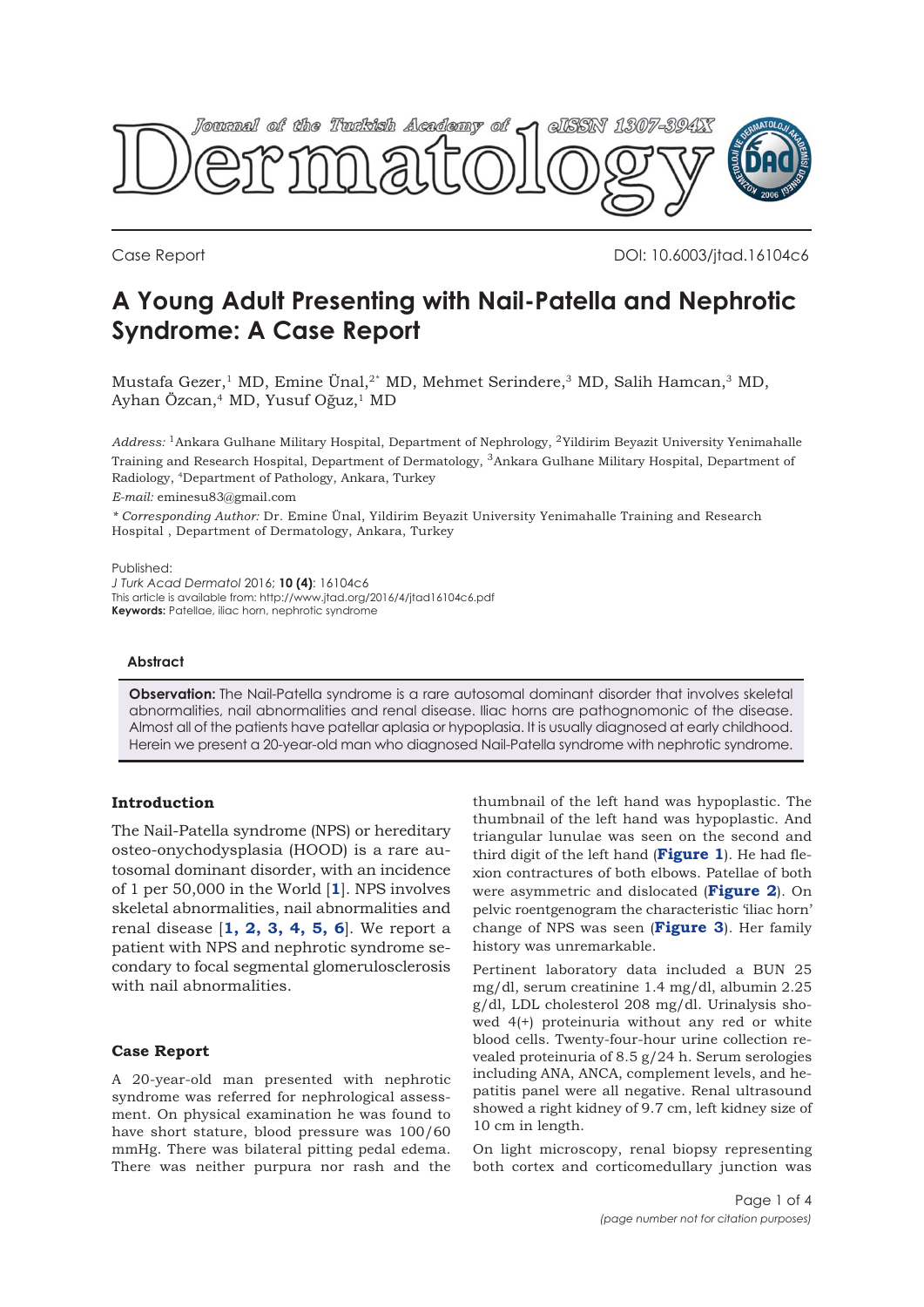<span id="page-1-0"></span>

**Figure 1.** The thumbnail of the left hand was hypoplastic. And triangular lunulae was seen on the second and third digit of the left hand. All skin creases on the dorsal aspect of distal phalangeal joints was absent

consisted of about 41 glomeruli. Biopsy revealed total sclerosis in  $5/41$  (12%) of the glomeruli and focal and segmental sclerosis in 3/41 (%7) glomeruli. Some glomeruli enlarged and demonstrated mild focal mesangial hypercellularity. Immunofluorescence examination revealed depositions of C3  $(2+)$  and IgM  $(1+/2+)$  in the mesangial areas, but no any depositions for IgG, IgA, C1q, fibrin, lambda and kappa light chains were seen.

Toluidine Blue stained semi-thin sections were consisted of 5 glomeruli. Uranyl acetate and phosphotungstic acid stained ultra-thin sections revealed cytoplasmic vacuolization in podocytes, effacements and fusions of foot processes of podocytes (**[Figure 4](#page-3-0)**). There were no cross-banded (type III) collagen fibers or wide radiolucent enlargements in glomerular basement membranes (GBMs). These features in GBMs are characteristic ultrastructural findings for NPS. GBMs showed only focally mild thickening and thinning, and lamina densa was not clearly seen. In addition, there was no any electron dense deposit in glomeruli.

The pathological findings were compatible with focal segmental glomerulosclerosis. After renal biopsy was performed, the patient was treated with deflazacort (60 mg/day, p.o) and perindopril (10 mg/day) for 12 weeks, which resulted in partial response (serum creatinine 1.34 mg/dl, albumin

3.285 g/dl, proteinuria of 3.7 g/24 h). Partial remission was achieved by 12 weeks, we tapered deflazacort slowly over six months. The patient has been followed for 8 months and has had a stable renal function.

## **Discussion**

Nail-patella syndrome is a rare autosomal-dominant pleiotropic genetic disorder and this genetic abnormality has been identified as a loss of function mutation in LMX1B (9q34) [**[6](#page-3-0)**]. Almost all patients with NPS have nail and/or distal digital abnormalities. These abnormalities are typically bilateral. They include nail hypoplasia, nail dystrophic changes (discoloration, abnormal splitting, and triangular lunulae), distal digital changes (loss of the creases in the skin overlying the distal interphalangeal joint). Almost all patients have either patellar aplasia or hypoplasia, which may be irregularly shaped. Elbow abnormalities may include limited extension, limited pronation and these abnormalities may be asymmetrical. Iliac horns are bilateral symmetrical bone formations arising from the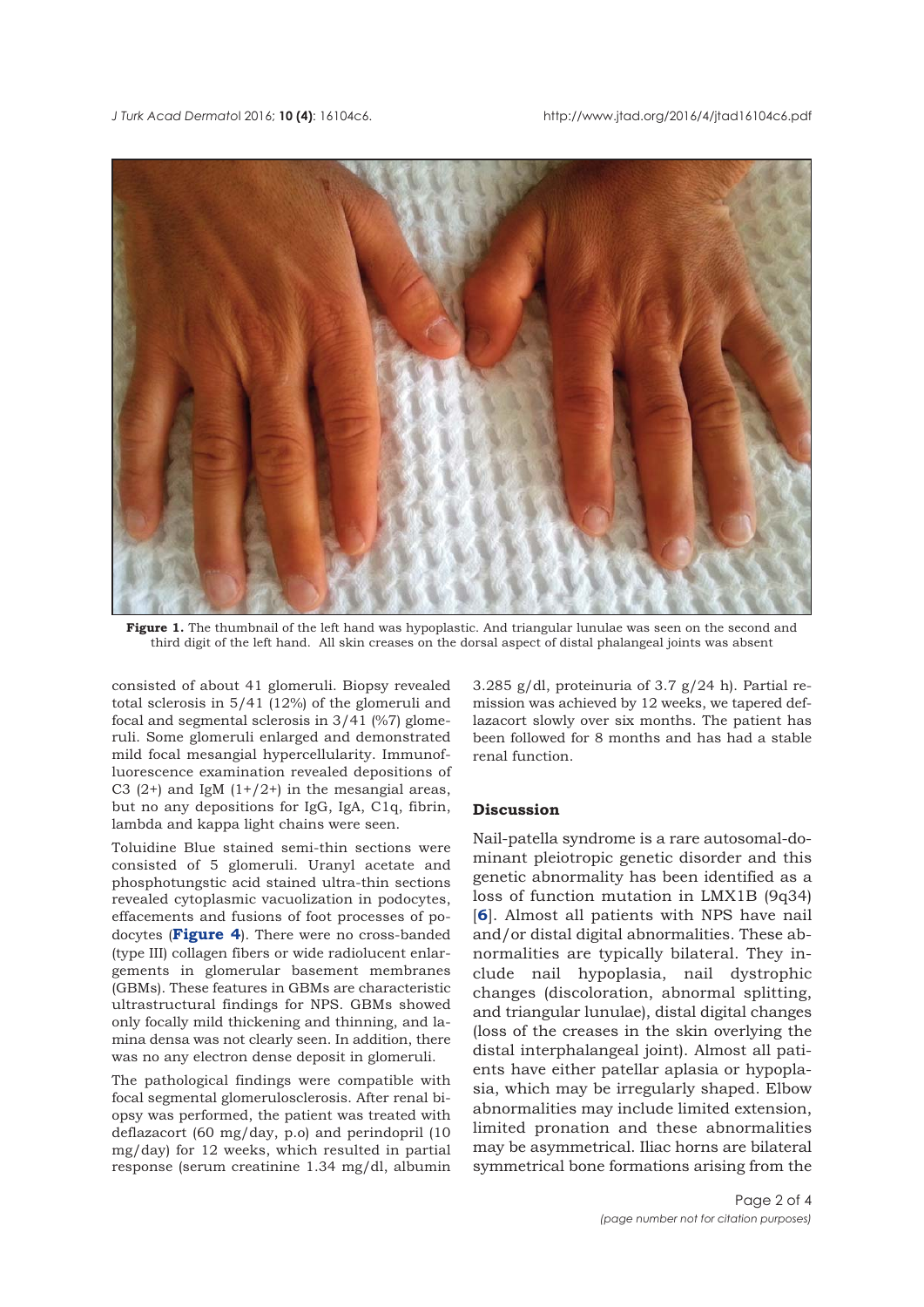<span id="page-2-0"></span>*J Turk Acad Dermato*l 2016; **10 (4)**: 16104c6. http://www.jtad.org/2016/4/jtad16104c6.pdf



**Figure 2.** Right tripartite patella with lateral **Figure 3.** Bilateral posterior iliac horn subluxation and left hypoplastic patella with lateral dislocation

iliac crest, which are pathognomonic of NPS [**2, 3, 4, [5, 6](#page-3-0)**]. Patients with renal disease show proteinuria, microscopic haematuria. Proteinuria occurs in 30%-50% of affected patients, end-stage renal disease (ESRD) occurs in about 5% of affected patients [**[7, 8](#page-3-0)**]. Nailpatella syndrome affect the nails. It most frequently involves the thumb. Other fingers may be involved too. In this syndrome the nails are absent or hypoplastic. The nail dystrophy is generally more visible on the ulnar side of the digit. A triangle-shaped lunula is usually seen. The toenails being only rarely affected. Nail changes include reduced size or absence, spoon-shape and fragility. Absent skin creases on the dorsal aspect of distal phalangeal joints represent another common finding of this syndrome. In our patient the thumbnail of the left hand was hypoplastic. And triangular lunulae was seen on the second and third digit of the left hand. All skin creases on the dorsal aspect of distal phalangeal joints was absent [**1, 2, 3, 4**].

Renal involvement in patients has been reported as ranging from 25 to 50% and manifests as proteinuria, microscopic hematuria, nephrotic syndrome and end-stage renal disease [**[7](#page-3-0)**]. The severity of renal impairment varies significantly among patients.

NPS is distinguished from other diseases associated with proteinuria by the electron microscopic characteristic features of irregular and lucent rarefactions containing clusters of cross-banded collagen fibrils within the GBM. The clusters of fibrils are clearly demonstrated by staining with phosphotungstic acid [**[8](#page-3-0)**]. Other types of glomerulopathy have also been reported in previous studies: membranous



nephropathy, IgA nephropathy and crescentic glomerulopathy combined with NPS [**[9, 10,](#page-3-0) [11](#page-3-0)**].

There is no specific therapy for the renal involvement in NPS. Management is directed towards identifying and treating complications. The use of RAAS blocking agents in various settings of proteinuria has been discussed and debated [**[12](#page-3-0)**]. For patients with ESRD, successful renal transplantation has been reported [**[13](#page-3-0)**].

We have herein described FSGS in a patient with NPS characteristic ultrastructural features of NPS were not found on electron microscopy. The combination has not previously been reported. Since corticosteroid responsiveness in NPS nephropathy is difficult to explain, it is possible that FSGS in the present patient with NPS was incidental. We suggest that renal histology should be examined in young subjects with NPS and nephrotic range proteinuria and nail examination should be done.

## **References**

- 1. Dombros N, Katz A. Nail patella-like renal lesions in the absence of skeletal abnormalities. Am J Kidney Dis 1982; 1: 237-240. PMID: 7158631.
- 2. Tuncbilek N, Karakas HM, Okten OO. Imaging of nailpatella syndrome. Hong Kong Med J 2005; 11: 116- 118. PMID: 15815066.
- 3. Karabulut N, Ariyurek M, Erol C, Tacal T, Balkanci F. Imaging of "iliac horns"in nail-patella syndrome. J Comput Assist Tomogr 1996; 20: 530-531. PMID: 8708050.
- 4. Neri I, Piccolo V, Balestri R, Piraccini BM, Patrizi A. Median nail damage in nail-patella syndrome associated with triangular lunulae. Br J Dermatol 2015; 173: 1559-1561. PMID:26042812.